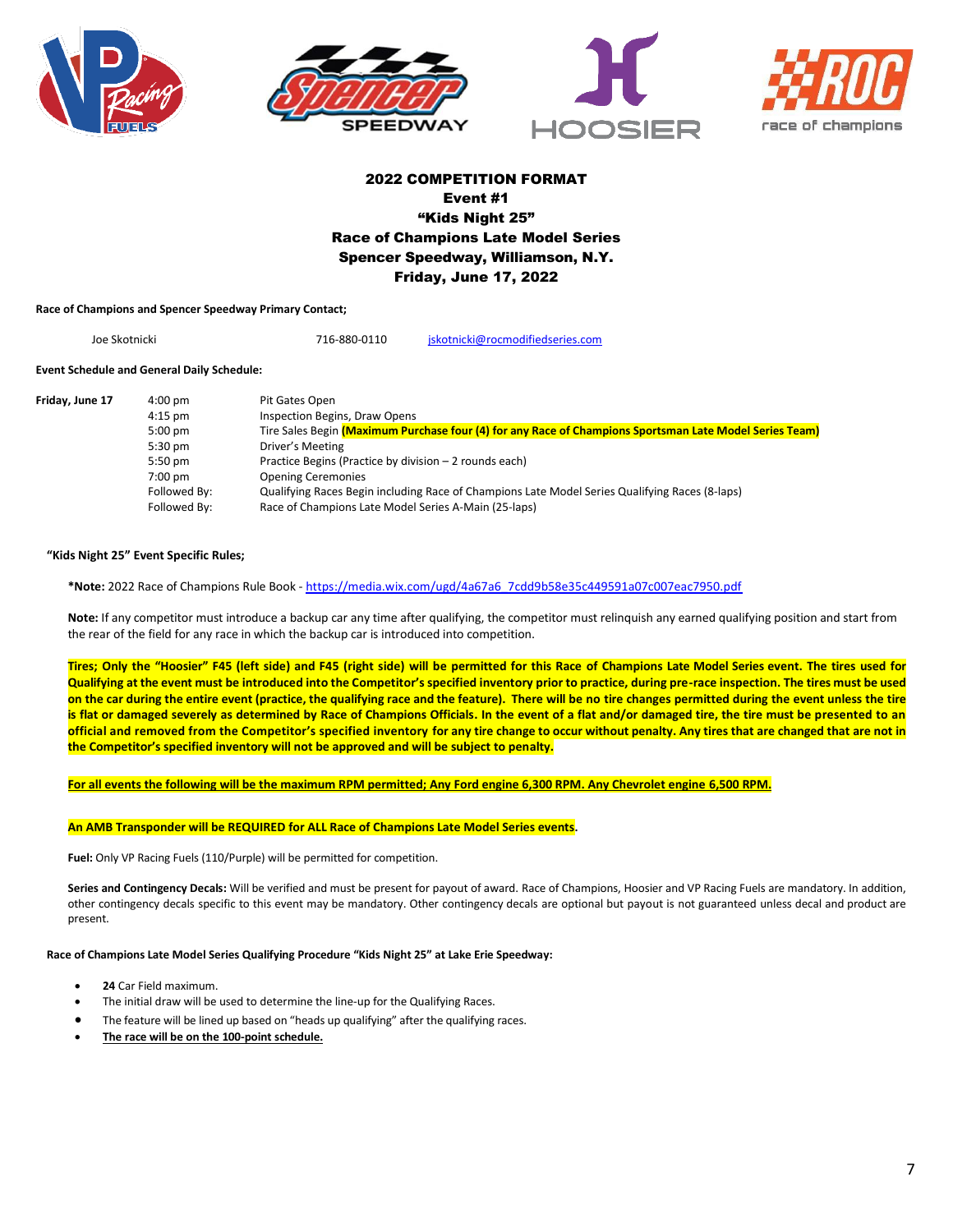### **Event Specific Rules / Qualifying and Race Procedures for the "Kids Night 25" (including Qualifying Races, B-Mains and the 25-lap Feature):**

- Qualifying Races will consist of 8 green flag laps. Caution laps will not count.
- All original starts will be side-by-side off turn four at an area designated in the driver's meeting that will be the Start Point until the green flag is displayed.
- All restarts will be in the restart area designated in the driver's meeting.
- The front row must maintain the pace established by the pace car and will be instructed to do so on the one-way and race channel radio. If in the judgment of the Race of Champions Officials, the pace is not maintained a penalty and/or penalties may be issued.
- The races may be extended past their scheduled distance with a green-white-checker finish.
- The "Kids Night 25" will be a 25-lap race. Cautions laps will not count. The race may be extended past the advertised distance in the event it needs to be concluded with a green-white-checker finish.
- The front row must maintain the pace established by the pace car and will be signaled to do so, on the one-way radio, if in the judgment of the Race of Champions Officials, the pace is not maintained a penalty and/or penalties may be issued.
- The leader is the control car on all starts and/or restarts. The leader of the race, including on the original start will have "choice" and be signaled on the oneway radio to choose the inside or outside lane prior to reaching the start/finish line. Only the leader has choice, all other competitors must hold their respective restart position in line behind the leader.
- All restarts will be double-file with lead lap cars to the front lapped cars will drop to the inside under caution and rejoin the field beginning after the last car on the lead lap in their order of running on the race track at the time of the caution.
- You may not lose a lap under caution during this event.
- When the caution is displayed or yellow lights are illuminated, get into single-file order, you will be instructed over the one-way radio when it is time to go double-file and/or restart single file.
- If at any time the red flag is displayed and competitors are signaled to stop due to a red flag condition, cars must come to a complete stop. After the field is stopped and is under control, competitors will be instructed over the one-way radio and any vehicle not involved in the red flag incident that needs to pit for service, will be able to pull up to a designated location prior to being released to the pit area on the one-way radio. Any car that pits during the red flag period will be required to restart at the tail end of the field. If any car pits during a red flag situation without following the instruction over the one-way radio, a one (1)-lap penalty may be issued.
- The race may extend past the advertised 50-lap distance and could end with a green-white-checker finish. There may be multiple attempts at a green-whitechecker finish, however, if the leader receives the white flag and the caution is displayed or the yellow lights are illuminated during the white flag lap the cars will be scored on the basis of their track position. PASSING WILL NOT BE PERMITTED, provided the cars maintain a reasonable speed considering the track conditions. Any cars that may be involved and/or the result of the caution will be scored in their respective position following the incident.
- **One-way radios are mandatory. The one-way frequency will be 454.000. Two-way radios will not be permitted.**
- Cars breaking under green flag conditions may exit the race track at any pit entrance / exit that may be accessed without bringing out the caution.
- It is mandatory to have the following decals on both sides of the car (Race of Champions, VP Racing Fuels and Hoosier) and the driver must have display (Race of Champions, VP Racing Fuels and Hoosier) on their driver's uniform.
- To be eligible for other available contingencies you must run the decals. Included is a guided map for two available options to place decals on your vehicle.
- Immediately following the conclusion of the event, the first place car needs to go to the scale first, then we need second and third to the scales and to victory lane. Additional vehicles and/or competitors may be signaled to inspection over the one-way radio following the conclusion of the even
- Race of Champions Officials reserve the right to alter the rules of this and/or any event, provided the competitors are given notice (in advance and/or over the one-way radio) due to any circumstance that require such a change or alteration.

#### **Technical Inspection:**

• Inspection at Spencer Speedway will take place at 4:15 pm on Friday, June 17, 2022:

#### **Inspection to be prepared for:**

- Safety and General Inspection Carburetor Inspection
- General Body Inspection Pre-Race Engine Inspection
- Fuel Samples from Fuel Cell Overall Inspection

**\*\*\* Note:** There will be post-race inspection in the designated inspection area following the completion of Victory Lane Ceremonies.

#### **Race Weights:**

#### **Any "Gen 6" Body will be permitted.**

**Any GM / Chevrolet Performance 602 Crate Engine (unaltered as per the GM / Chevrolet 602 Performance Manual) must weigh a minimum 2,650lbs with a total 59% left side weight.**

**Any GM / Chevrolet Performance 604 Crate Engine (unaltered as per the GM / Chevrolet 604 Performance Manual) must weigh a minimum 2,700lbs with a total 59% left side weight.**

**The CRA / JEGS Ford Engine (unaltered as per the Ford Manual) must weigh a minimum 2,750lbs with a total 58% left side weight**

**Any GM / Chevrolet Performance 604 Crate Engine with an altered cam shaft must weigh a minimum 2,750lbs with a total 58% left side weight.**

**Any magnetic steel 23 degree cylinder head "built" engine must weigh a minimum 2,900 lbs with a total 56% left side weight.**

**Any "Open" GM / Chevrolet Performance 604 Crate Engine with an altered cam shaft must weigh a minimum 2,7 lbs with a total 58% left side weight.**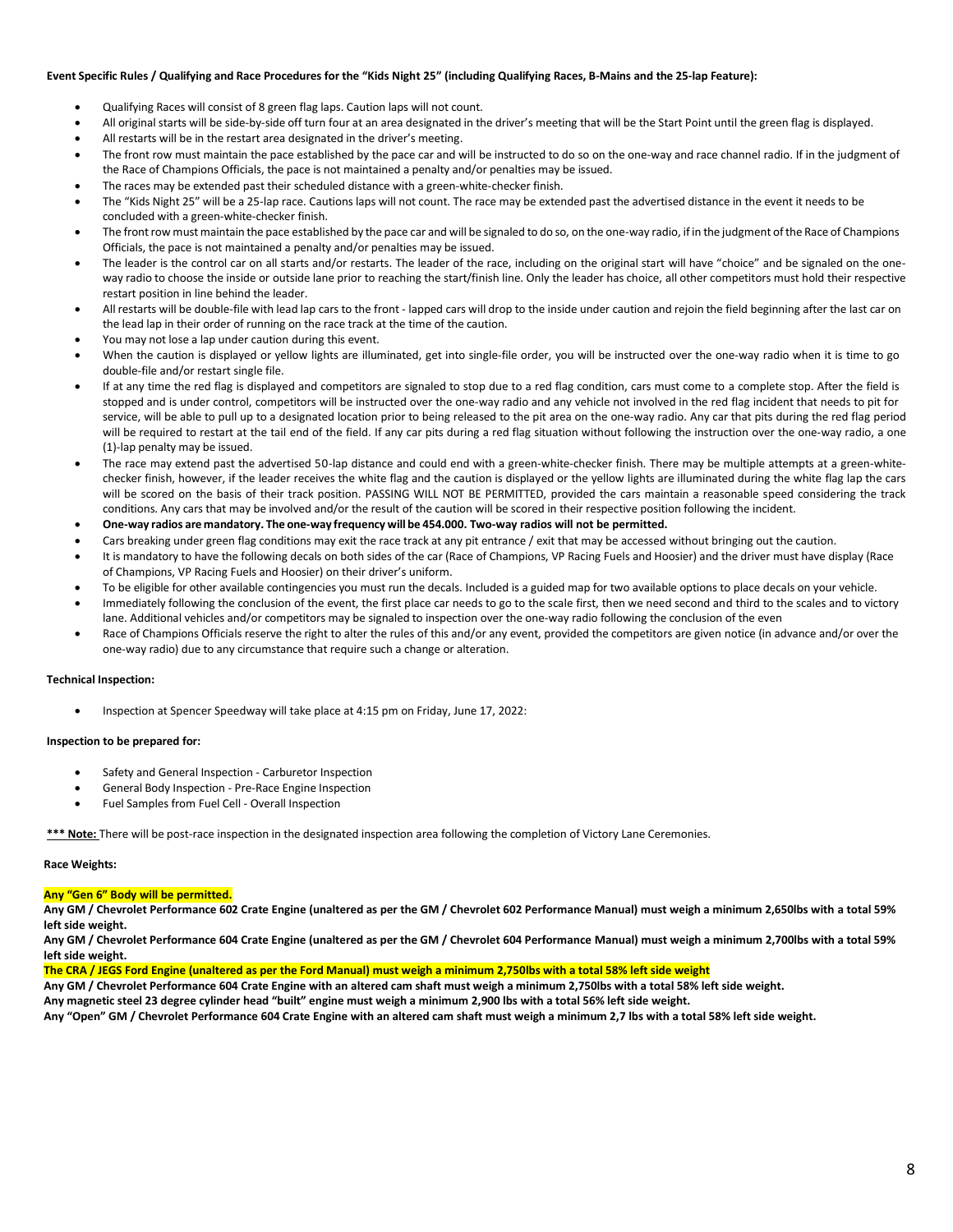#### **"Kids Night 25" Starting Lineup: Late Model Purse: "Kids Night":** Payoff will be made via US Mail.

| 1.) Qualifying Race (Redraw)  | 2.) Qualifying Race (Redraw)  |
|-------------------------------|-------------------------------|
| 3.) Qualifying Race (Redraw)  | 4.) Qualifying Race (Redraw)  |
| 5.) Qualifying Race (Redraw)  | 6.) Qualifying Race (Redraw)  |
| 7.) Qualifying Race (Redraw)  | 8.) Qualifying Race (Redraw)  |
| 9.) Qualifying Race (Redraw)  | 10.) Qualifying Race (Redraw) |
| 11.) Qualifying Race (Redraw) | 12.) Qualifying Race (Redraw) |
| 13.) Qualifying Race          | 14.) Qualifying Race          |
| 15.) Qualifying Race          | 16.) Qualifying Race          |
| 17.) Qualifying Race          | 18.) Qualifying Race          |
| 19.) Qualifying Race          | 20.) Qualifying Race          |
| 21.) Qualifying Race (B-Main) | 22.) Qualifying Race (B-Main) |
| 23.) Provisional              | 24.) Provisional              |
|                               |                               |

| 1  | \$1250 |
|----|--------|
| 2  | 750    |
| 3  | 600    |
| 4  | 575    |
| 5  | 500    |
| 6  | 450    |
| 7  | 400    |
| 8  | 350    |
| 9  | 300    |
| 10 | 250    |
| 11 | 200    |
| 12 | 200    |
| 13 | 200    |
| 14 | 200    |
| 15 | 200    |
|    |        |

## **2022 Race of Champions Late Model Series Schedule;**

NP=Non-Point event / SP = Show Up Point event *\*All events subject to change.*

| Friday, June 17        | Spencer Speedway               | 25 | 100 | F45 |
|------------------------|--------------------------------|----|-----|-----|
| Saturday, July 9       | Holland International Speedway | 25 | 100 | F45 |
| Friday, August 5       | Spencer Speedway               | 25 | 100 | F45 |
| Saturday, August 20    | Chemung Speedrome              | 30 | 100 | F45 |
| Saturday, September 24 | Lake Erie Speedway             | 40 | 150 | F45 |

### **2022 Decal and Contingency Award Programs**

\* More partners and awards may be added during the season.

\* In order to be eligible for awards teams must display decal on left and right side of car in a visible location near the A-Pillar.

\* No alterations may be made to decals and logos may not be reproduced or incorporated into wraps.

\* If the initial winner of an award is not running the decal, all awards will shift to the next eligible competitor as specified above**.** 

# **Mandatory for all competitors on top/forward corner of door (first, second, third and fourth decal):**

• **No specific award for any**





**Decal Required for Program Participation**